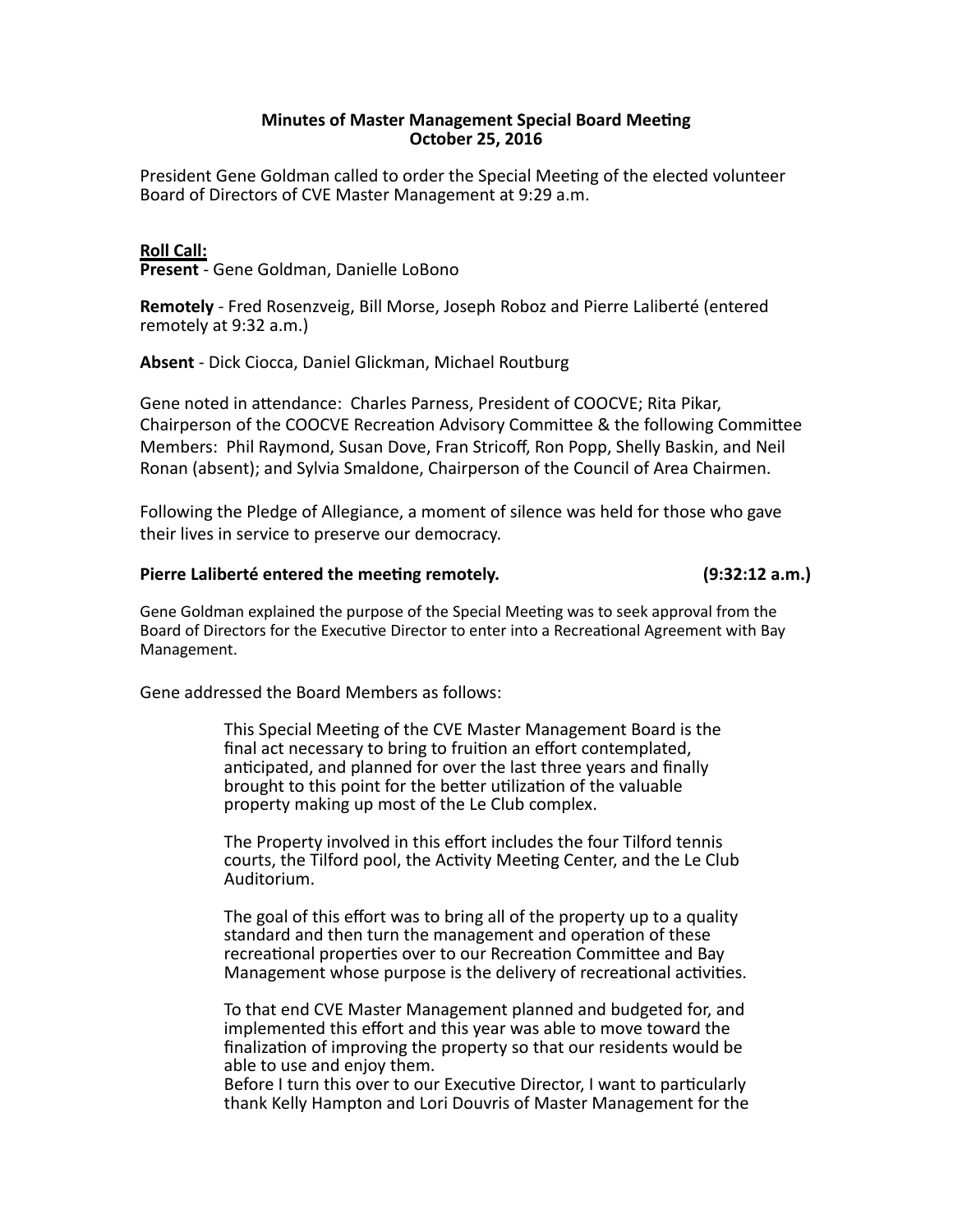outstanding job of guiding the restoration, remodeling, and redecoration of these properties. I also want to thank our partners at the Recreation Committee, Bay Management, and Dan Johnson for their help, commitment, and enthusiasm in supporting this project.

A round of applause ensued.

### **Execu5ve Director - Kelly O'Meara Hampton: (9:34:54 a.m.)**

Kelly explained due to the requirement for MM to carry general liability insurance which was costly, it had become a driver in seeking how to utilize the space at the Activities Center, Le Club, and tennis courts for the least amount of expense to the Residents. As a result, MM asked community organizations, clubs, et cetera to provide their own insurance policy for functions held at those facilities which was cost-prohibitive and cumbersome for Residents.

Since the level of insurance Bay Management was required to carry, due to providing recreational activities only, a partnership was formed with MM and Bay Management. As a result, Kelly and Dan Johnson worked together to draft a contractual agreement. The contract was then reviewed by the attorneys and insurance brokers from both organizations to ensure the agreement was in the best interest for the parties involved to include the Recreation Committee, the MM Board, and Bay Management Corporate.

Kelly stated the contract is between MM and CVRF with the main goal to provide Residents the ability to use the space without having to spend additional fees for use of the Activities Center, Le Club, and tennis courts. Kelly pointed out since MM does not provide recreational activities it was a natural fit to partner with Bay Management who has the expertise.

Kelly explained the term of the agreement would be for three years from November 1, 2016 to December 31, 2019. Further advising the contract was merely a shift of duties and that no financial implications or expenses would occur to impact the coupon for either organization.

The goal, in addition to the insurance piece, was for MM to retain ownership of the space for continued provision of routine maintenance, to resolve major issues, and upgrades as needed. CVRF will continue to seek approval from MM for any major repairs needed. Kelly said for the most part Bay Management and Recreation will do all the scheduling of events at the Le Club, Activities Center, and tennis courts including cleaning and set-up for organizations. MM will assist with the duties and responsibilities for a three- to six-month period during the transition. Also, MM will retain oversight for any main issues at the Activities Center and Le Club.

Kelly mentioned the tennis courts have all been renovated and the contract with Bay Management to maintain the pool will stay the same.

**Danielle LeBono moved to authorize the Executive Director to execute the Recreation** agreement (as presented) with CVRF Deerfield effective November 1, 2016, through December 31, 2019. Joe Roboz seconded the motion. The motion passed **unanimously.**

**Member Comments** -  **(9:41:14 a.m.) Joe Roboz moved to thank Kelly O'Meara Hampton and Dan Johnson for their hard** work. Danielle LoBono seconded the motion. The motion passed unanimously.

A round of applause ensued.

Dan Johnson thanked Sherrie Duffy for her efforts in the day-to-day process, Robert Streather's behind-the-scenes efforts and assistance in creating a smooth transition, the